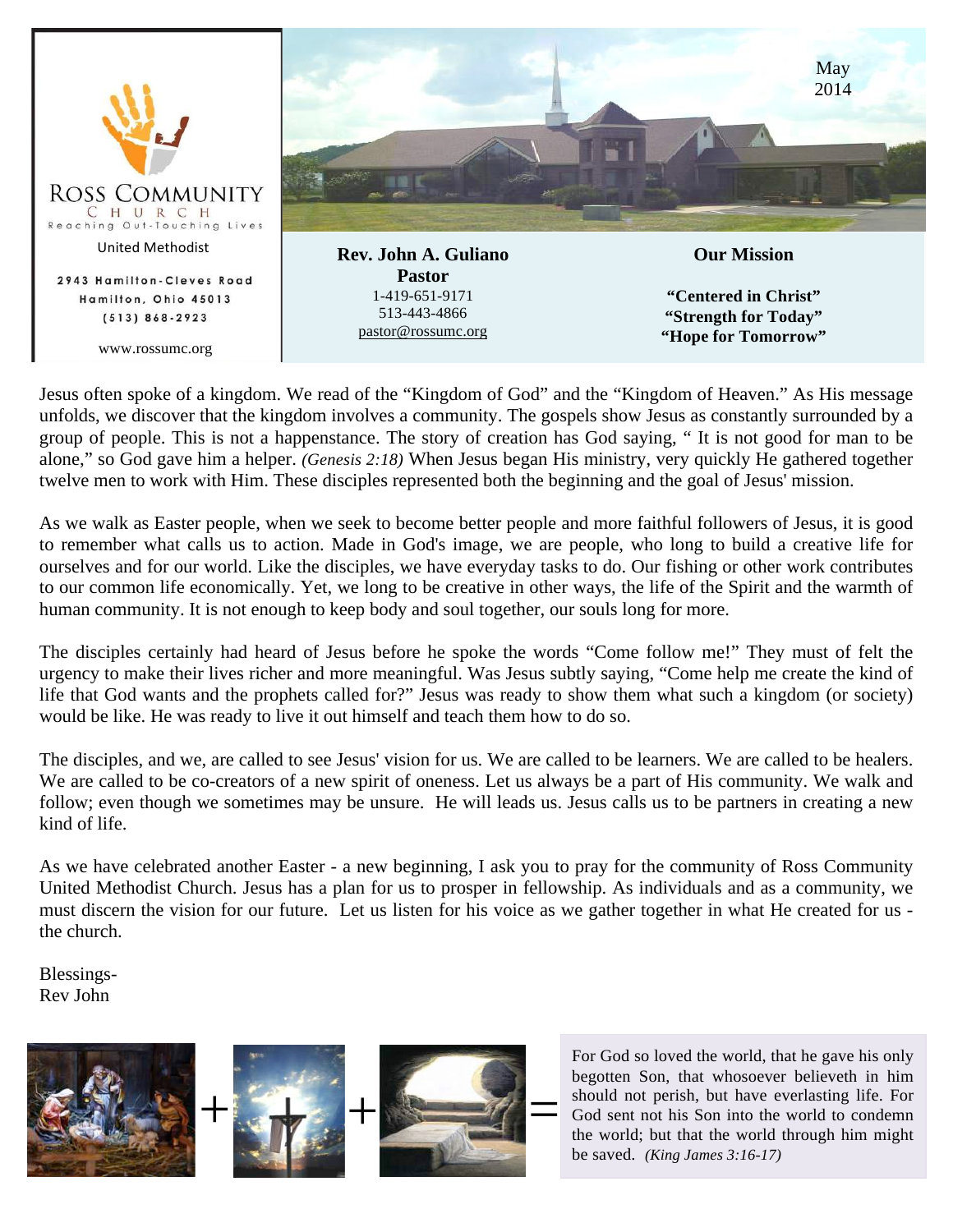# CHI. Information Page

#### **CONTACTS**

**Pastor**: Rev. John A. Guliano 1-419-651-9171 513-443-4866

**Lay Leader**: Jim Rechel **Assistant Lay Leader**: Leroy Singleton **Music Director**: Sally Rechel **Pianist**: Lori Campbell / Craig Eppich **Cornett**: Karen Auffinger **Drums**: Chip Schoepf **Nursery Attendant**: Robin Montgomery (Ages birth through four years) **Prayer Chain:** Vicky Foster 513-738-3748 **Newsletter**: Phil Brown 513-868-2338 rcumcnewsletter@gmail.com



Submitted by Sandy Hogeback

#### **COME ONE…COME ALL………**

Come join us for Sunday School Class at 9:15 AM on Sunday mornings. We have teachers that are waiting for you to be a part of the class. The teachers are excited about sharing the stories from the bible with all of you. Let's bring someone to Sunday School and to Church.

#### **"Prayer Shawl Ministry"**

**Please spread the word: ------** If anyone has a family member, friend, etc. that is gravely ill, please let me know in the Sunday service, or email me at www.carolfarmer90@yahoo.com. Also contact me for more information. This program is 100% voluntary, and the Church has not spent a penny. We can also use more volunteers. Have a great day in the Lord.

*Submitted by Carol Farmer*



**SCHEDULE Sunday School**  $9:15 - 10:00$ for all ages **Fellowship**  $10:00 - 10:30$ **Church Service** 10:30

**SUNDAY MORNING** 

*Children's Sunday School during Church Service Is available*

## **Monthly Meetings**

**U.M. Women** Second Tuesday of the month @ 10:00 am **Trustees, Nurture & Missions Committees** First Tuesday of the month @ 6:30 pm **Administrative Council** Second Thursday of the month @ 7:00 pm **U.M. Men** Last Saturday of the month @ 8:00 am

## **COMMUNION**

If you are **home bound** and would like to **receive communion** please contact the church office at (513) 868-2923. Rev John Guliano or Lay Leader Jim Rechel will return your call.



Please send your e-mail address to rcumcnewsletter@gmail.com if you would prefer to receive your issue of The Ross Community United Methodist Church Newsletter by e-mail. Please put RCUMC Newsletter in the subject line. **Your e-mail address will be used only for mailing the newsletter to you***. There are two benefits to receiving your newsletter by e-mail: 1> It will be in color and 2> It will save printing and mailing costs to the church.*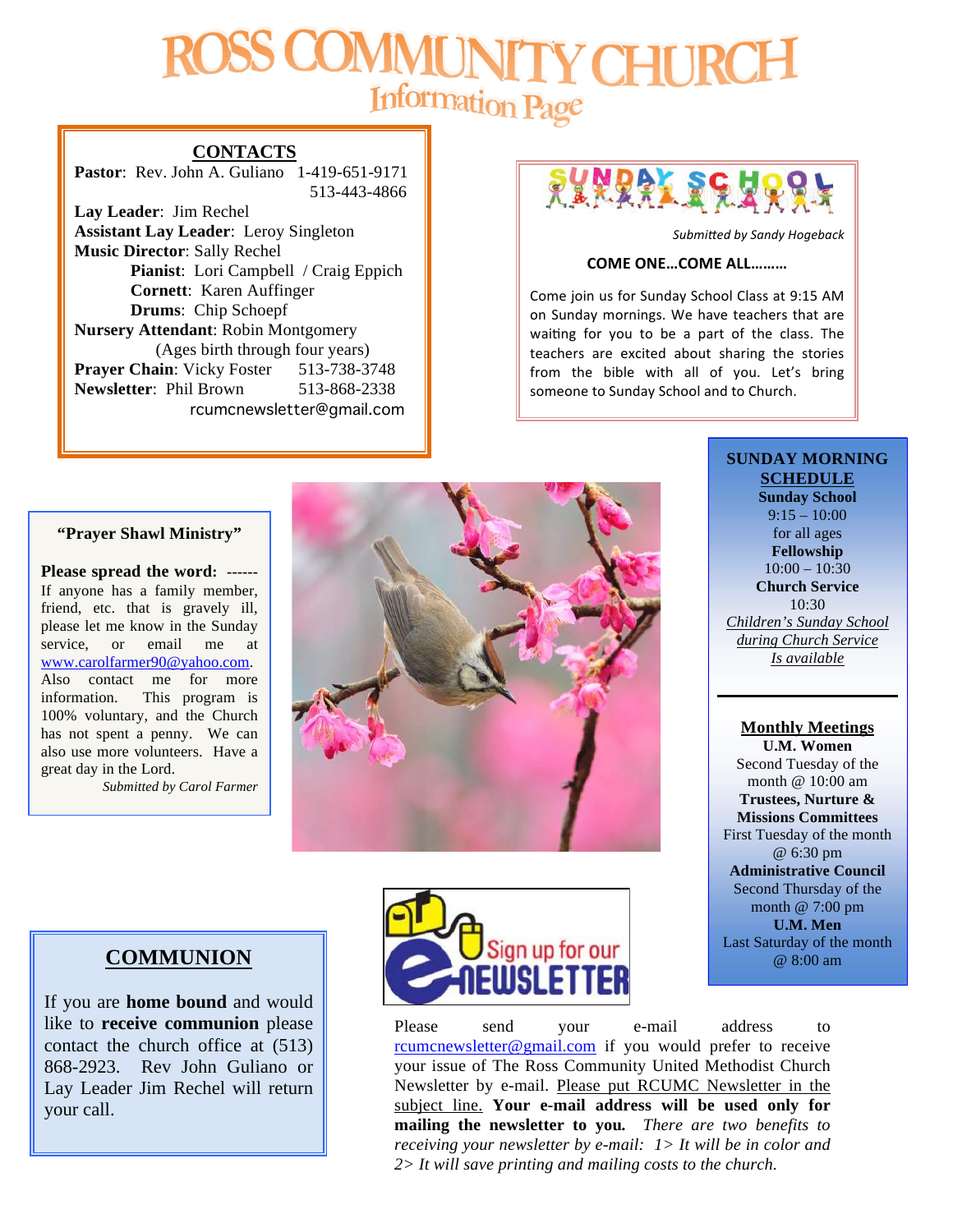



I would like everyone to know of a program that provides, dental services for children with developmental disabilities.

Tom Bevington is the "Dr. Of Smiles" area representative for The Grotto's of North America and as the representative he hopes to increase the number of children that are helped with dental care through the Grotto.

The program provides all types of care from routine check-ups to repair of cleft palate with no cost to the family. If anyone would like more information, or know of someone who would be able to use the dental services please call Tom Bevington at 513- 673-1064.





*Submitted by: Judy Creasy*

We are selling the Mother's and Special Others dinner

tickets. The dinner will be on Tuesday, May  $6<sup>th</sup>$  at 6:30PM. We are going to have the "Foxy Steppers" to entertain us with 50 & 60 Oldies music. Our dinner theme will be "Happy Days" with dinner: Big Boy



Platter & Sundaes. Dinner tickets will cost \$10.00, children \$5.00. The three women who are the best dressed in 50's attire will win Frisch's gift cards.



The UMW women have decided to award four scholarships to college Scholarship students: Samantha Beckman, Alden Burch,

Carolyn Conrad and Clint Oliver. They will be presented on Sunday, June 1, 2014.

Remember to bring your old eyeglasses to church for a donation to a third world country missions group.



This coming summer, the women will be having Latin Dance workout classes at the church. The classes will



be held on Wednesday evenings; June  $4^{th}$ ,  $11^{th}$ ,  $18^{th}$ , and July  $2^{nd}$  &  $9^{th}$ . The five workout sessions will be from 6:30PM until 7:15PM, with Jody

Mangino teaching the classes. Remember to signup this month.

Our May  $5<sup>th</sup>$  UMW women's meeting will be a morning meeting at the church. Please mark your calendars.



- 2 Kyle Rheinfrank 4 Glenn Renner
- 7 Betty Merz
- 9 Carolyn Foster
- 11 Linda Wright
- 
- 14 Nicole Eppich
- 15 Lois Lynch 18 Helen Gambrell
- 19 Brenda Huber
- 20 Del Foster
- 21 Grant Montgomery
- 24 Lois Gleason

26 Karol Schaefer 27 Spencer Dreske

- 27 Micky Eppich
- 27 Vicky Foster

26 James Brown

29 Zak Edington

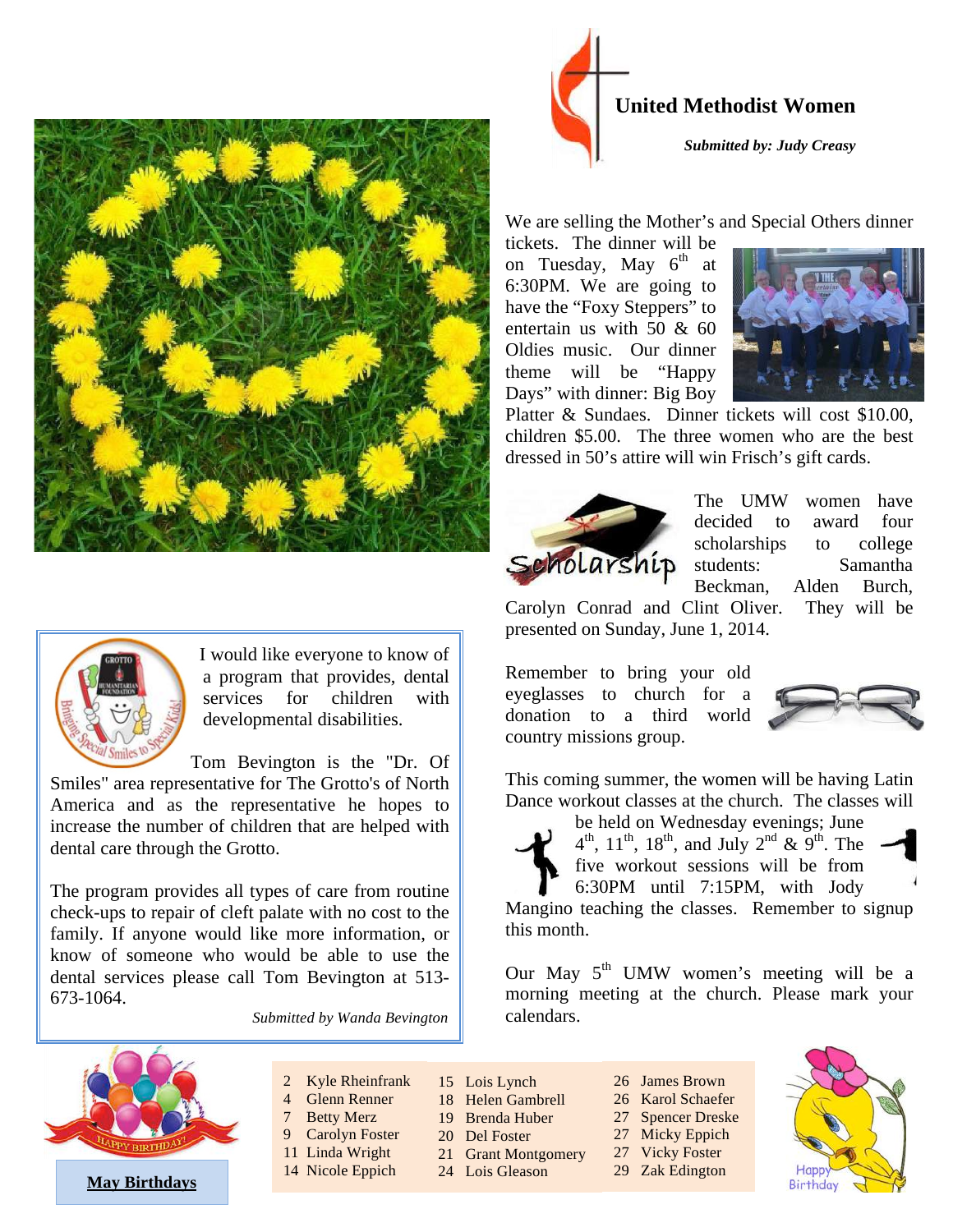

It is hard to believe that Easter has come and gone and the Choir season is nearly over. We were blessed with a wonderful season in so many ways. First and foremost, all of the members who are dedicated to singing each year, Bill and Linda Wright, Bud and Judy Kottman, Sandy Hogeback, Vicky Foster, Lynn Schernbeck, and Greg Conrad. Secondly, Lori, Karen, and Chip who provide us with



such beautiful accompaniment, pre-service, service, and postlude music.



We had returning members in Wes and Debbie Flannery, adding to the Bass and Alto sections. Wes has also been involved in the Men's Ensemble and Pre-Service music. Debbie Kunick returned, taking her place as a Soprano, and after her cancer treatment, was so determined in her desire to sing once again. Bill Oliver returned to the Tenors, and was joined by Karen Auffinger and Pastor John. Karen Brauch took her place in the Alto section

and also brought her talent for sewing to hem some of the choir robes. We were also blessed to have Dave Brownfield as a member and we will miss him terribly. We will always remember his stories, his wonderful dedication to the choir, his strength, and love of music. We were so happy to share in his memorial service and honor him by displaying his robe and stool, and to sing one of his favorite hymns.

I would be remiss if I did not thank *you*, the congregation for your support by way of encouragement and appreciation for our music, and by supporting our fundraising event, the annual Nut Sale.

As always, we will enjoy our summer break and look forward to gathering again in the fall!



*Let the message of Christ dwell among you richly as you teach and admonish one another with all wisdom through psalms, hymns, and songs from the Spirit, singing to God with gratitude in your hearts.* Colossians 3:16

Sally

## **Ushers & Greeters**

| May                                           |                            |  |
|-----------------------------------------------|----------------------------|--|
| 4                                             | Butch & Trey Foster        |  |
| 11                                            | Jerry & Betty Merz         |  |
| 18                                            | Jim Rechel & Phil Brown    |  |
| 25                                            | Bill & Brenda Oliver       |  |
|                                               |                            |  |
| June.                                         |                            |  |
| 1                                             | Roger & Judy Creasy        |  |
| 8                                             | Phil & Brenda Brown        |  |
| 15                                            | Debbie Gilman & Lois Lynch |  |
| 22                                            | Wayne & Linda Estep        |  |
| 29                                            | Butch & Trey Foster        |  |
| If you wish to be included on the Ushers $\&$ |                            |  |

Greeters list please contact Lay Leader Jim Rechel or Asst. Lay Leader Leroy Singleton.



|    | <b>May</b>    |
|----|---------------|
| 4  | Debbie Gilman |
| 11 | Nancy Beckman |
| 18 | Phil Brown    |

18 25 Greg Conrad

#### **June**

| 1   | <b>Wes Flannery</b> |
|-----|---------------------|
| 8   | <b>Roger Creasy</b> |
| 15  | Jim Rechel          |
| 22. | Leroy Singleton     |
| 29  | Debbie Gilman       |



## **CONTINUING PRAYERS**

Continuing prayers for the vision of Ross Community United Methodist Church, our President, our Nation and our military personnel, Pastor John and Lisa, Pastor Kyle and



Karen, Pastor Grant and Ann, Bev Papet, Gary Brown (ongoing heart problems), Vicki Hilton, Dorothy Gard, Steve and Linda Jacobs, Jake Phelps and family, Jo and Randy Anderson's great grandson Tyson and family, Jo and Randy Anderson, Bill and Linda Wright's sister-in-law, Don and Annette Hegner (ongoing health issues), Lois Gleason, Earl Whirls and family and LP, PD, PH, JS and MD Family.

**If you know of additions or deletions, please see or call Vicky Foster – 738-3748.** Please give your e-mail address to Vicky for the Prayer Chain.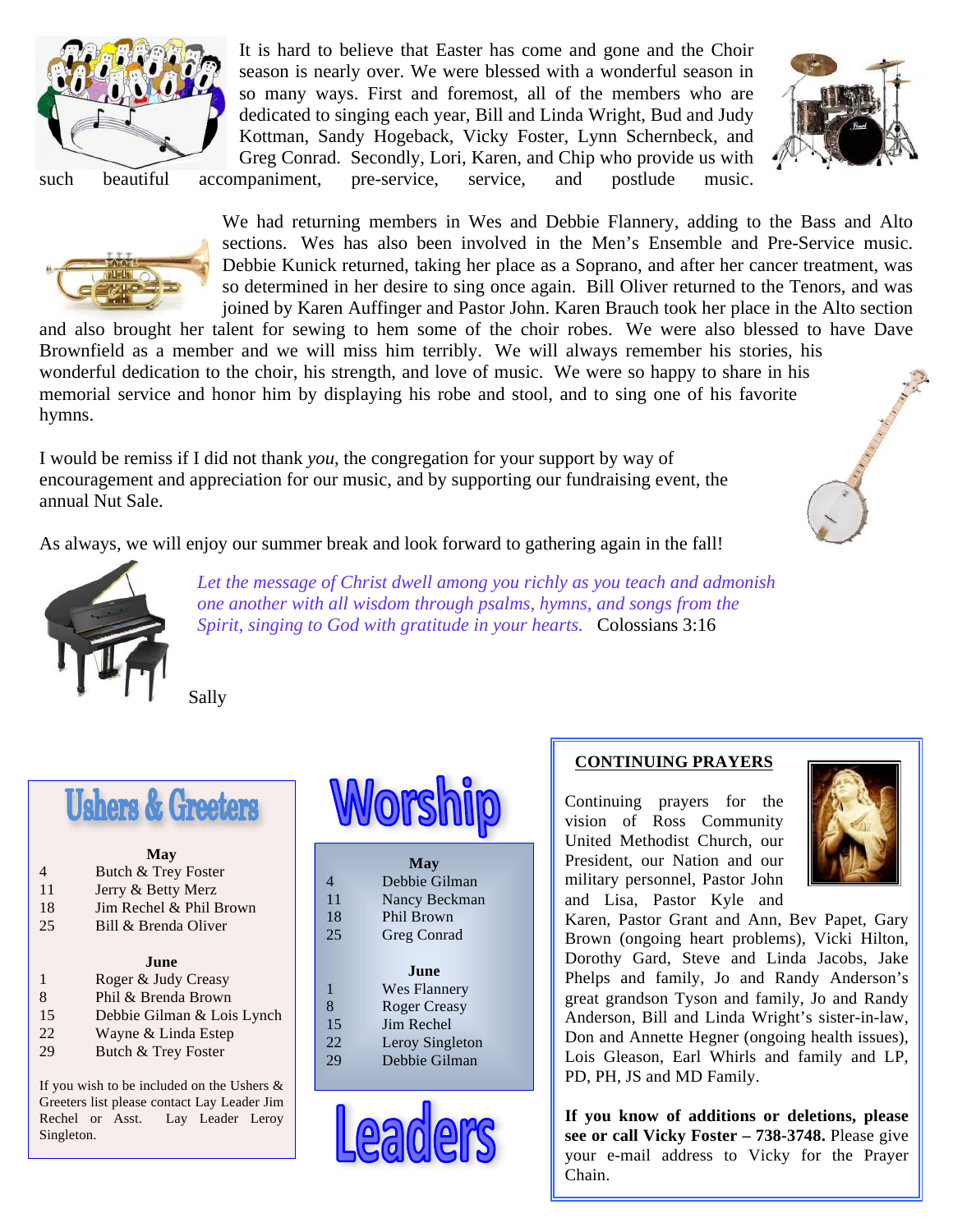

*Submitted by Judy Kottman*

## **Annual Yard Sale** – Saturday, May 17 – 9:00 a.m. to 3:00 p.m. Rain or Shine



It's time gain for the Annual Yard/Craft Sale. Spaces are available for \$10.00 and you pay when you arrive for set up that morning. We will gladly accept donations of gently used household, lawn and garden, tools, all items with the exception of clothing. We request that you do not bring clothing this year. The UMW will be serving hot pretzels and malted milk shakes and a simple lunch of hot dogs, bag snack and beverage will also be offered. We will need volunteers the week before the sale to move items from The Sharing Closet, place items on tables for pricing and assist as cashiers, helpers and servers the day of the Yard Sale. A sign-up sheet will be available for you to volunteer.

## **Graduation Sunday**

We will honor all graduates on Sunday, June 1 at the 10:30 worship service. The UMW will be presenting Scholarships to the recipients. The graduates who we are aware of are: High School Graduates: Samantha Beckman, Carolyn Conrad, Kylie Foxx, and Clint Oliver. College Graduates: Zach Foxx and Alex Oliver. If you know of anyone else please make us aware of him or her.



#### **SONTREASURE ISLAND VBS** - July 15, 16, 17 - 6:00 TO 8:00 pm & Sunday July 20 (*FAMILIES INVITED FOR CHILDREN'S PROGRAM, LUNCH AND GAMES on Sunday)*



Planning is well under way following our first VBS meeting. A list of those who volunteered to be leaders in each category is as follows:

> **Bible Stories:** Debbie Kunick and Sharon Mortimer. **Games:** Vicky Foster and Linda Kunick **Crafts:** Sandy Hogeback and Brenda Brown **Snacks:** Brenda Oliver **Music:** Lori Campbell and Sally Rechel

There is a need for additional helpers for each category; plus working in registration, security, first aid and as floaters. Judy Creasy has volunteered to work registration which will require another 3 or 4 additional workers and Jan Gump has volunteered to be a floater and take care of incidental needs. We would love to see our youth and those with younger families get involved. We will be available to answer any questions you may have regarding each area and you may sign-up or call the leader for the area of interest or phone Nancy Beckman or Judy Kottman. We will gladly accept those who may volunteer for a night or some early preparation. We pray that you may set time aside to volunteer for VBS; every little bit helps.



We continue to serve those in need throughout the year. Please place your donations in the baskets in entry.

## **Coffee Hour**

We sometimes forget to show appreciation to those who make coffee hour possible on a weekly basis. Many thanks for those in the kitchen and those who provide baked goods for our enjoyment.